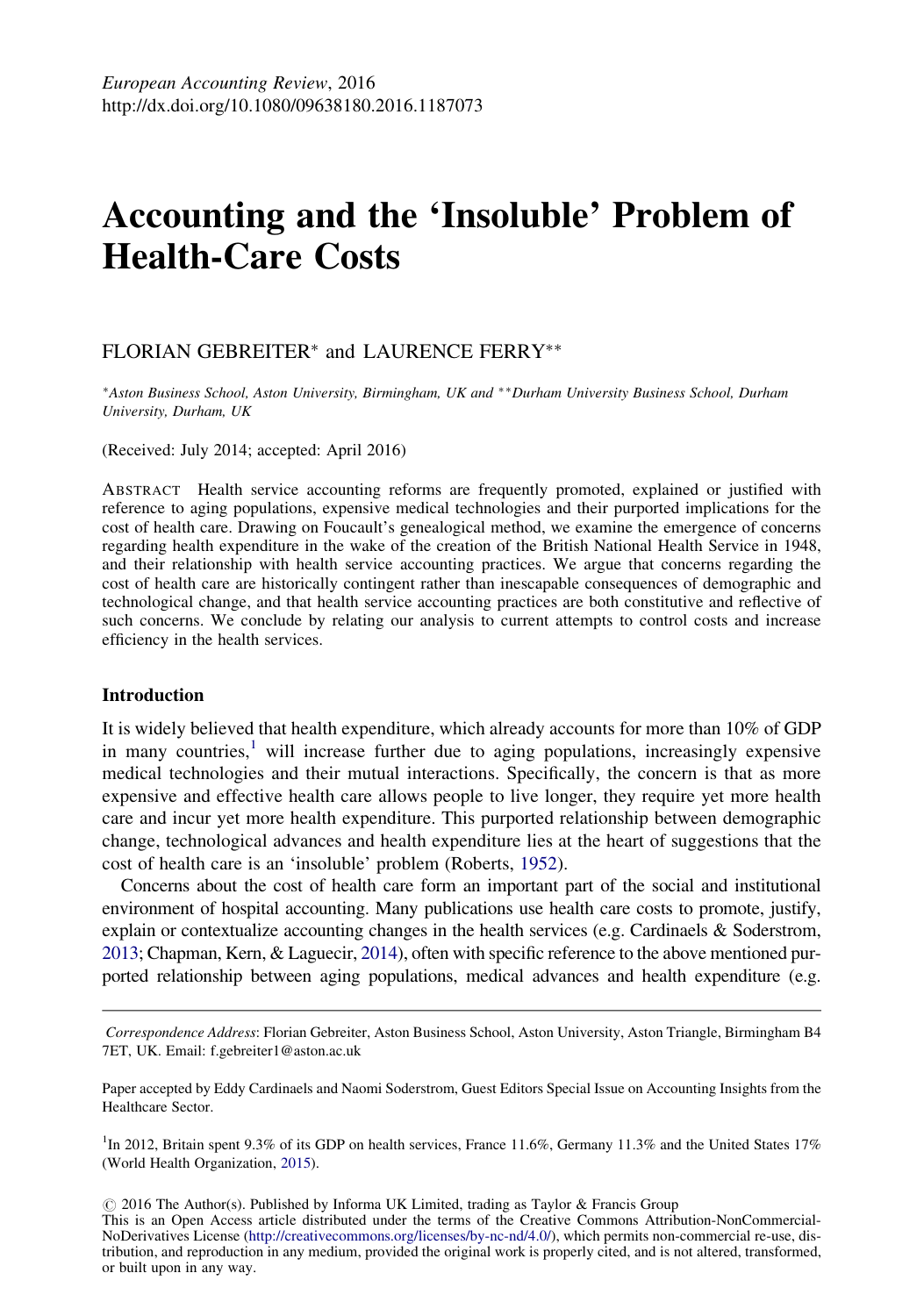<span id="page-1-0"></span>Hopwood, [1992;](#page-13-0) Jones & Mellett, [2007](#page-13-0); Kurunmaki, Lapsley, & Melia, [2006](#page-13-0); Lapsley, [2001;](#page-13-0) Organization of Economic Co-operation and Development, [2000](#page-14-0)). Despite their ubiquity and apparent importance to accounting in the health services, accounting researchers have yet to critically examine concerns regarding the cost of health care and their implications for hospital accounting.

Following a rich tradition of Foucauldian research in accounting (e.g. Hopwood, [1987,](#page-13-0) [1992;](#page-13-0) Jeacle, [2014;](#page-13-0) Miller, [1998](#page-13-0); Sargiacomo, [2008](#page-14-0); Walker, [2010](#page-14-0)), we draw on the genealogical method (Foucault, [1977,](#page-12-0) [1991;](#page-12-0) Miller & Napier, [1993\)](#page-13-0) to examine concerns regarding the cost of health care and their relationship with accounting practices. Genealogies seek to challenge generally accepted ideas and practices such as current concerns regarding health expenditure or the perceived need for managerial accounting practices in hospitals, by rediscovering the complex of connections, forces and encounters which led to their emergence. By exposing the often accidental and messy nature of their emergence, genealogical studies can show that such ideas and practices are neither universal nor inevitable, but are contingent and contestable.

In the present study, we trace how discourses which conceptualized health expenditure in various ways and 'humble and mundane' (Miller & Rose, [2008](#page-13-0), p. 63) practices like accounting interacted to give birth to concerns regarding the cost of health care and the perceived need for managerial hospital accounting practices in mid-twentieth-century Britain. Drawing on an analysis of 761 documents collected from professional journals, government reports and other sources,<sup>2</sup> we show how perceptions of health expenditure transformed from a profitable investment in the productive capacities of the nation to an insoluble socioeconomic problem, threatening to bankrupt the country. Managerial hospital accounting reforms, meanwhile, transformed from the pet project of a handful of enthusiasts to a national priority embraced by government, hospital administrators and even doctors.

The paper offers several conclusions and contributions. Firstly, we show that current concerns regarding the cost of health care are historically contingent rather than inevitable consequences of aging populations and increasingly expensive medical technologies. Specifically, we argue that the nationalization of health services, together with the compilation of health estimates and changing notions of health and disease, constituted the cost of health care as an insoluble problem in the mid-twentieth century.

Secondly, we show that accounting is both constitutive and reflective of concerns regarding the cost of health care (Hopwood, [1987](#page-13-0), [1992](#page-13-0)). We argue that the publication of government health estimates<sup>3</sup> from 1949 onwards was an important factor in the emergence of concerns regarding health expenditure, which in turn led to the nationwide introduction of a managerial hospital costing system in 1957. We place particular emphasis on the role of health estimates in the emergence of worries about health expenditure and argue that by aggregating the costs of individual health-care providers into one national figure, the health estimates compiled by the Ministry of Health gave visibility to the hitherto unknown costs of health care to the nation.

<sup>&</sup>lt;sup>2</sup>Specifically, we collected articles from professional journals including the British Medical Journal, The Accountant, The Hospital and The Lancet relating to the period between the publication of the 'Report on the British Health Services' (Political and Economic Planning, [1937](#page-14-0)) and the introduction of the departmental hospital costing system in 1957. With regard to the British Medical Journal and The Lancet, we identified relevant articles by searching these publications' digital archives for keywords and phrases (e.g. 'cost accounting', 'costing', 'cost of health', 'health expenditure' and 'health estimates'). We searched The Accountant and The Hospital manually and identified relevant articles by reading the title of every article published in these two journals between 1937 and 1957. The authors also identified several relevant books, government reports and other publications by following references from these articles. Finally, we inductively developed a set of categories according to which we manually coded the materials collected for the present study.

<sup>&</sup>lt;sup>3</sup>In the British public sector, the term 'estimates' is widely used to describe budgets. The term 'health estimates' refers to the annual NHS budget that is put before Parliament for scrutiny and approval.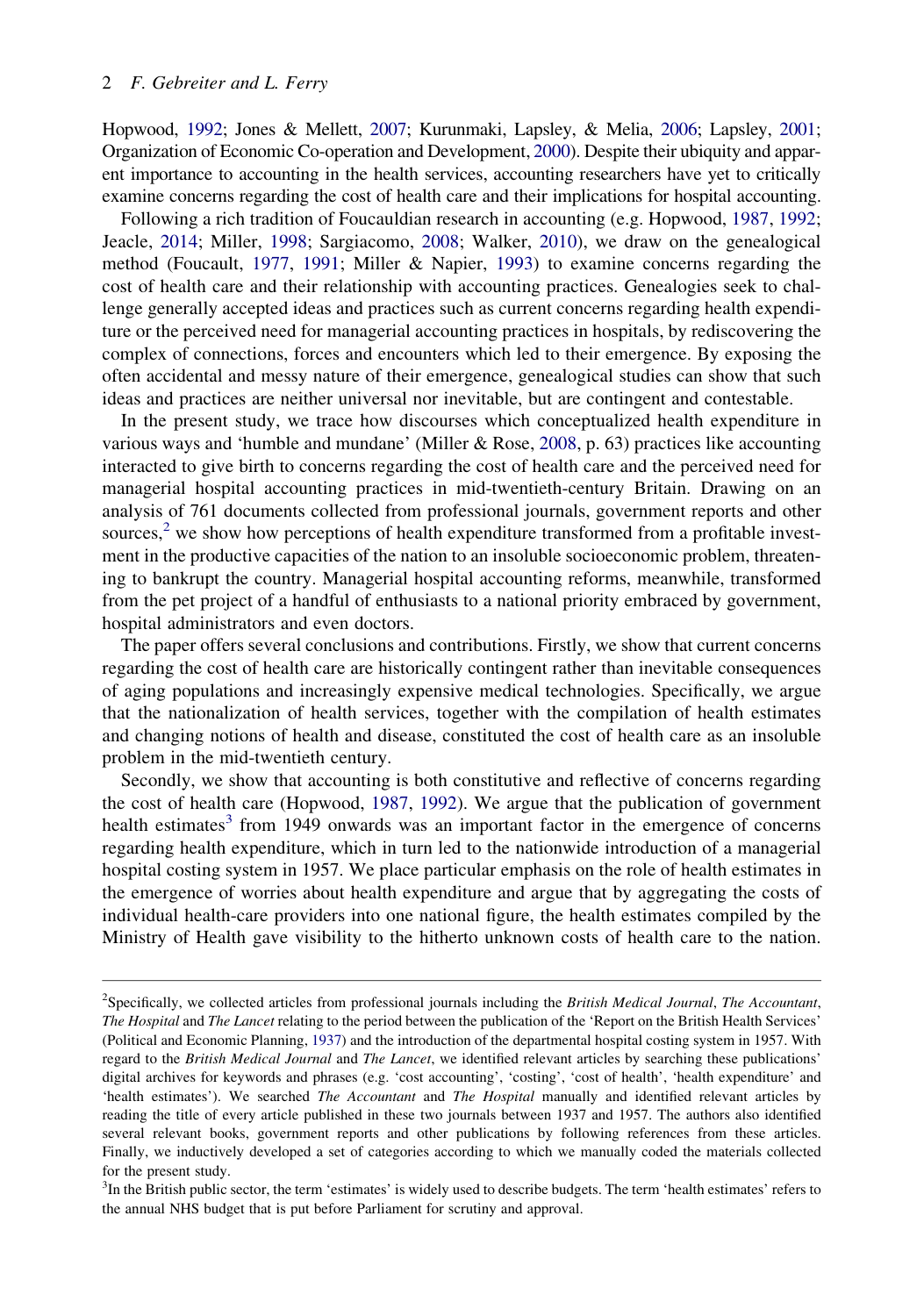<span id="page-2-0"></span>The publication of these estimates both triggered and framed concerns regarding health expenditure, which dominated public debate on the newly created National Health Service (NHS), whilst issues such as the effectiveness, equity and humanity of health services were marginalized. These finding are particularly interesting because they contradict the widely held view that, before the rise of New Public Management (NPM), accounting was merely descriptive but not constitutive of public sector organizations (e.g. Hopwood, [1984](#page-13-0)). Our discussion also provides a rare example of the constitutive power of 'macro' rather than 'micro-managerial' accounting practices (cf. Napier, [2006](#page-14-0); Suzuki, [2003\)](#page-14-0) and shows that their transformative power extends into social domains like the health services.

Thirdly, we show that, in a centralized, single-funder health system, the simple accounting and budgeting arrangements adopted by the NHS helped to reduce health expenditure in the early 1950s. This contrasts with decentralized, multi-funder health systems, such as the pre-NHS British health services or the current American health system, in which accounting is frequently used in a strategic manner to increase revenues rather than decrease costs (e.g. Cardinaels & Soderstrom, [2013;](#page-12-0) Eldenburg & Kallapur, [1997](#page-12-0); Gorsky, Mohan, & Powell, [2002\)](#page-13-0). We argue that hospitals have greater scope and incentives to use accounting strategically in decentralized, multifunder health systems, and caution that current reforms promoting the decentralization of health services in Britain and beyond (e.g. Prime Minister's Office, [2011](#page-14-0)) could reduce rather than increase accounting's ability to facilitate the control of health service costs.

Finally, we argue that both in the 1950s and the present day, concerns regarding aging populations, expensive medical technologies and the cost of health care have focused much attention on accounting practices that seek to encourage hospitals to provide various health services at the lowest possible cost (i.e. maximize their technical efficiency). Numerous accounting studies have examined to what degree this has been successful (e.g. Borden, [1988](#page-12-0); Eldenburg & Kallapur, [2000](#page-12-0)). Conversely, the questions whether hospitals use the most efficient mix of inputs to provide these services (i.e. maximize the allocative efficiency of health service inputs), and whether hospitals produce those services which provide the greatest health benefits relative to their costs (i.e. maximize the allocative efficiency of health service outputs), have attracted little attention in the accounting literature.<sup>4</sup> We point towards suggestions that especially the latter of these two questions will assume increasing importance in the health policy arena (e.g. Health Foundation, [2015](#page-13-0)) and call upon health service accounting researchers to engage more closely with questions relating to allocative efficiency.

The remainder of the paper is structured as follows. In the next two sections, we discuss relevant literatures and the historical context of the present study. We subsequently examine the emergence of concerns regarding the cost of health care and the related rise of managerial hospital accounting practices in the early years of the NHS. We conclude with a discussion of our findings and their implications.

# Literature Review

Two sets of literatures are of particular relevance to the present study. The first set addresses the purported relationship between aging populations, medical progress and the cost of health care, which has fueled much public debate on the future sustainability of the health services and motivated calls for radical reform (e.g. Economist Intelligence Unit, [2011;](#page-12-0) Prime Minister's Office, [2011;](#page-14-0) Timmins, [2008](#page-14-0)). Despite the ubiquity of such debates, little scientific evidence

<sup>4</sup> See Street, O'Reilly, Ward, and Mason ([2011](#page-14-0)) for further definitions of technical and allocative efficiency as well as a detailed discussion of these concepts from a health economics perspective.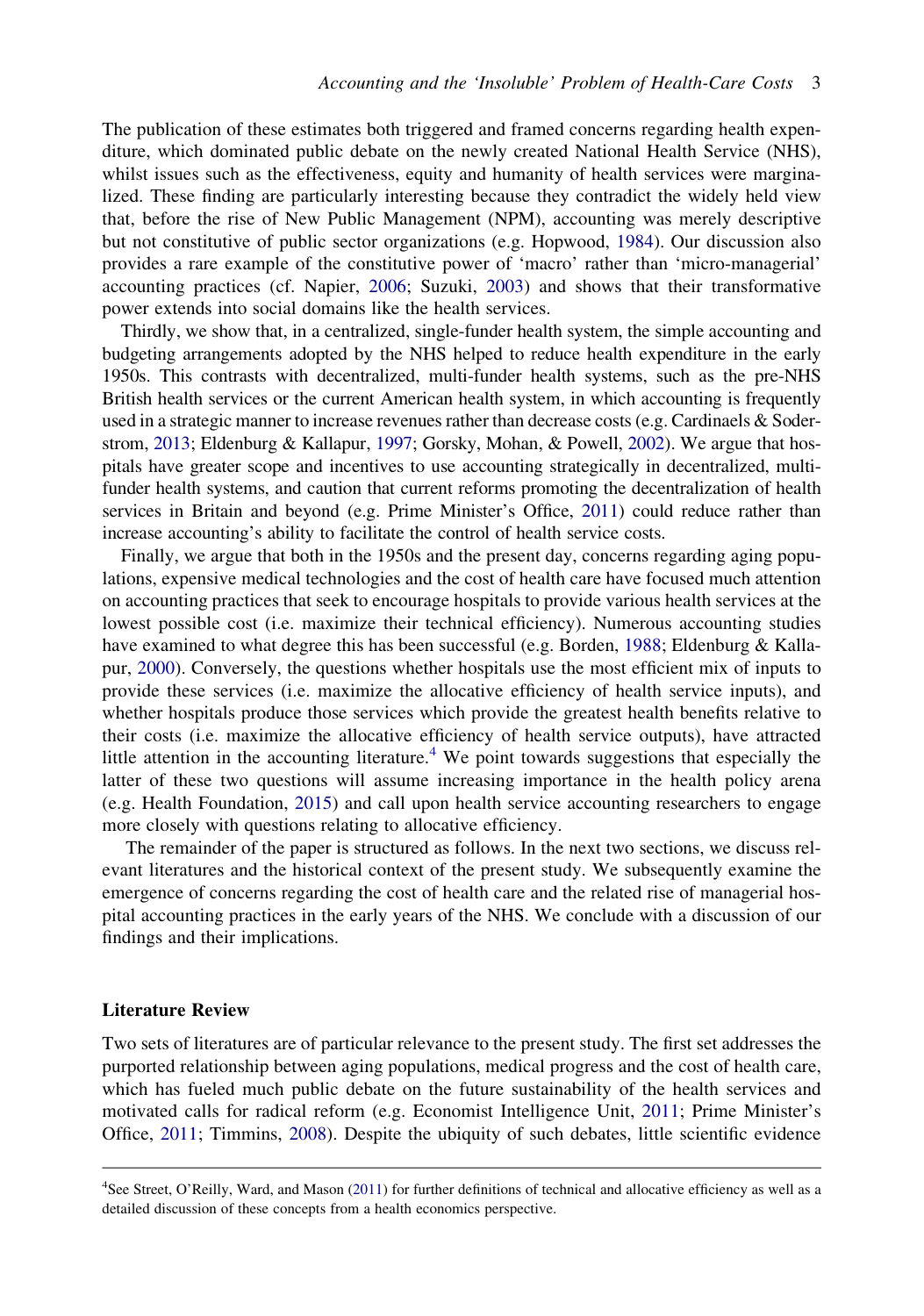## <span id="page-3-0"></span>4 F. Gebreiter and L. Ferry

supports such a link. On the contrary, social and medical scientists have used social security data and statistical methods to question this purported relationship. Regarding the link between age and the cost of health care, some studies have demonstrated that health expenditure does not depend on people's age but on their proximity to death (e.g. Zweifel, Felder, & Meiers, [1999\)](#page-14-0). Others have shown that people's healthy life spans have increased faster than their life expectancies (e.g. Fries, [1989](#page-12-0)). Both findings suggest that increases in life expectancy do not automatically translate into increases in health expenditure. Regarding the effects of science and technology on health expenditure, there appears to be a tentative consensus amongst medical and social scientists that they have contributed to health-care cost inflation over the last few decades. However, research has also shown that the uptake of expensive medical technologies is often determined by financial incentives and the availability of specialists rather than by clinical need, suggesting that large amounts of science-related health expenditure could be avoided (e.g. Weisbrod, [1991\)](#page-14-0).

The second set of studies addresses the extent to which hospital accounting practices reflect and constitute their social and institutional environment. Regarding its reflective properties, research has shown that hospital accounting can be affected by factors as diverse as the historical development of the Finnish accounting profession (Kurunmaki, [2004](#page-13-0)), the attitudes of doctors (Bourn & Ezzamel, [1986](#page-12-0)) and the separation of inpatient and outpatient care in Germany (Soderstrom, Eldenburg, & Ernst, [2006\)](#page-14-0). Additionally, the accounting literature almost routinely relates concerns regarding the cost of health care to hospital accounting reforms. Numerous papers reference the purported relationship between demographic change, technological progress and the cost of health care to contextualize or explain accounting change in the health services (e.g. Hopwood, [1992;](#page-13-0) Jones & Mellett, [2007;](#page-13-0) Lapsley, [2001\)](#page-13-0). Whilst the academic literature has linked the above mentioned social and institutional factors to hospital accounting on the basis of rigorous research, suggestions that accounting reforms are driven by interactions between aging populations, medical science and the cost of health care are frequently based on little more than the common-sense appeal of the argument.

The extant literature has also addressed the constitutive properties of hospital accounting practices. Several studies have suggested that, historically, hospital accounting has not shaped the environment in which it operated (e.g. Bourn & Ezzamel, [1986;](#page-12-0) Robson, [2003\)](#page-14-0). These studies portrayed accounting as a marginal practice that was concerned merely with recording, rather than infiltrating or changing, the activities of the health services (Hopwood, [1984\)](#page-13-0). This changed dramatically with the emergence of NPM and associated hospital accounting reforms in the 1980s. Many studies have argued that the introduction of accounting practices like clinical budgeting and diagnosis-related groups (DRGs) had significant constitutive effects in the health services (e.g. Chua, [1995](#page-12-0); Gebreiter, in press; Llewellyn & Northcott, [2005](#page-13-0); Lowe & Doolin, [1999\)](#page-13-0).

Similar to earlier research in the industrial setting (e.g. Hopwood, [1987;](#page-13-0) Miller & O'Leary, [1987\)](#page-13-0), studies that documented the constitutive power of accounting in the health services focused on the organizational level and 'micro-managerial' accounting practices (Napier, [2006;](#page-14-0) Suzuki, [2003](#page-14-0)). However, the use of accounting is not limited to the organizational level. Bodies like the British government, the European Union and the Organization of Economic Co-operation and Development compile accounts relating to the national, regional and global levels. With the exception of Suzuki ([2003\)](#page-14-0), who suggests that the creation of national accounts in Britain was centrally implicated in the development of macroeconomics, macroaccounting practices and their potential roles in shaping modern societies have attracted little attention from accounting researchers (Napier, [2006](#page-14-0)). In particular, the potentially constitutive power of macro-accounting practices in social domains like health services remains largely unexplored.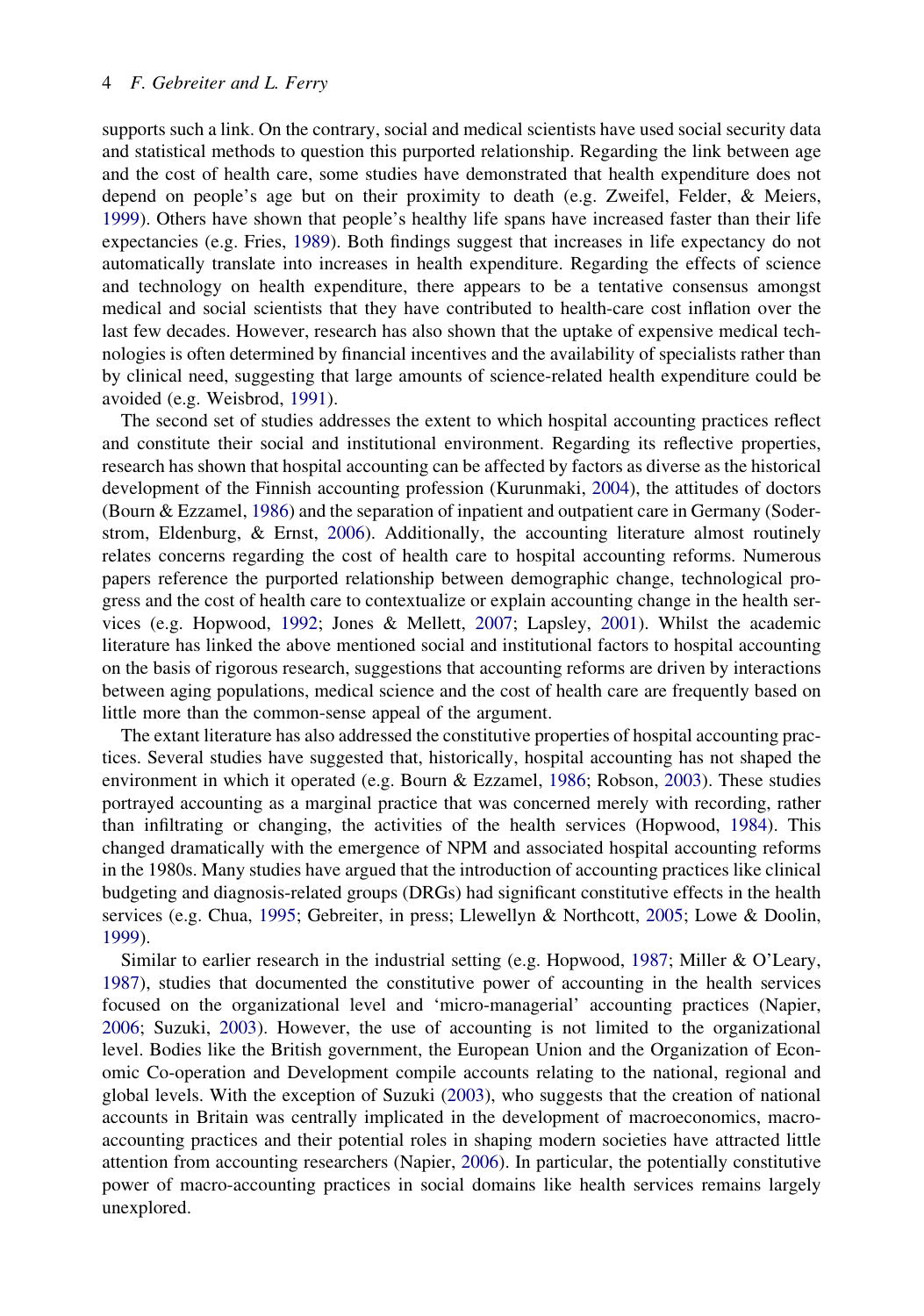<span id="page-4-0"></span>This paper seeks to contribute to both sets of literature. It further scrutinizes the purported relationship between aging populations, medical technology and health expenditure by examining it from a historical perspective, and it explores the relationship between accounting and concerns regarding the cost of health care with reference to the constitutive and reflective properties of accounting practices.

#### Historical Context: Health Expenditure and Hospital Accounting Before 1948

#### The Cost of Health Care Before the NHS

In the 1930s, both the provision and funding of health care in Britain were highly fragmented. An array of health service providers (e.g. voluntary, municipal, cottage and infectious disease hospitals, general practitioners, medical officers of health) were funded by a range of sources including central government and local authority grants, national and private insurance schemes, subscriptions, donations, investments and fees for service (e.g. MacKeown, [1942](#page-13-0)). The cost of health services was a concern for individual health-care providers and patients, but it was not perceived as a macroeconomic problem.<sup>5</sup> Indeed, due to the fragmented nature of the health services and their funding arrangements, the cost of health care to the nation was unknown.

The first attempt to measure the total costs of health care to the British economy was undertaken by Political and Economic Planning  $(1937)$  $(1937)$ .<sup>6</sup> Their report described the funding of the health services as 'obscure and little understood' (p. 409) and pointed to the 'grossly excessive number of channels from which the finance of many health services is drawn' (p. 27). After years of extensive research, the report estimated the cost of health services in Britain at £185m a year, or 4% of national income.

Political and Economic Planning [\(1937](#page-14-0)) expressed no concerns regarding the cost of health care. Instead, it emphasized the 'cost of ill-health', which, once the value of work lost because of disease was included, was estimated to be at least £300 million a year (p. 387). In light of this perceived burden of illness on the economy, the report called for increased health expenditure: '£1 of new expenditure at a strategic point, although apparently difficult to "afford", may well save several pounds' worth of existing expenditure' (p. 27). The perceived economic benefits of greater health expenditure were also highlighted by subsequent sources, including the government's Chief Medical Officer, who suggested that investment in health 'pays higher dividends, to the individual and the nation, than any other form of investment' (Jameson, [1943,](#page-13-0) p. 142).

Whereas commentators emphasized the perceived economic benefits of health expenditure, the cost of health services inspired little debate in the late 1930s and early 1940s. As plans to introduce a socialized medical service took shape, several sources published cost estimates for such a service. The Beveridge Report (Beveridge, [1942](#page-12-0)), for example, estimated a cost of £170m. The NHS White Paper (Ministry of Health, [1944\)](#page-13-0) and the financial memorandum of the NHS Bill (Ministry of Health, [1946](#page-13-0)) calculated figures of £132m and £152m, respectively.<sup>7</sup>

<sup>&</sup>lt;sup>5</sup>In the United States, where state funding of health services was largely restricted to federal grants for specific programs like maternity plans during the inter-war years, the cost of health care was similarly perceived as a problem for individ-uals and hospitals rather than for the state (Maslow, [1939\)](#page-13-0).

Political and Economic Planning was founded in 1931 by influential figures from business, government and science. Its aim was to promote rational planning approaches to a range of public policy issues including housing, education, international trade and the health services.

<sup>7</sup> Cutler ([2000\)](#page-12-0) suggested that these estimates were extrapolated from National Health Insurance data for 1938. The differences between them reflected changing assumptions about the service, including its funding (entirely free at the point of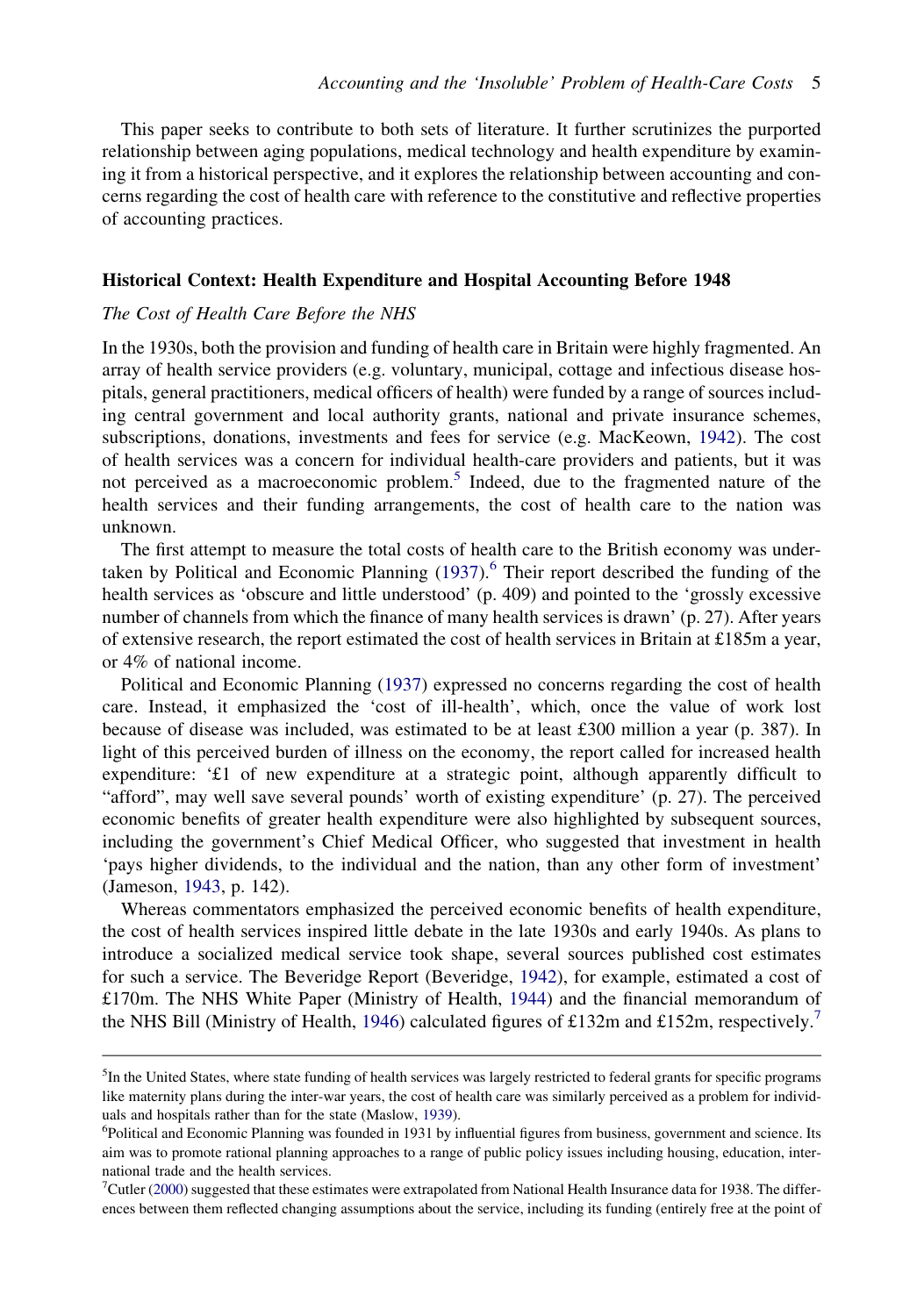#### <span id="page-5-0"></span>6 F. Gebreiter and L. Ferry

Yet, despite the desperate state of public finances in war-torn Britain and the prospect of making the nation's medical services available to the entire population free at the point of use, few sources questioned the affordability of the proposed NHS.

## Social Medicine, Positive Health and the Nature of Health and Disease

The emergence of economically beneficial notions of health expenditure reflected a shift from biomedical to sociomedical conceptions of health and disease in the 1930s. The biomedical model had dominated medicine since the early nineteenth century, when doctors at Parisian hospitals first related the signs and symptoms of disease to local pathological changes identified in postmortem examinations. Under this approach, death and disease became the 'essence of medical inquiry' (Porter, [1999,](#page-14-0) p. 307). Health, on the other hand, came to be defined in negative terms. Bichat, a leading Parisian doctor, called it 'the sum of all the functions by which death is resisted' (cited in Porter, [1999](#page-14-0), p. 307).

By the early twentieth century, the biomedical approach had helped clinicians develop detailed knowledge of the precise pathological changes leading to various diseases. Yet, this greater understanding did not translate into an increased ability to cure disease. Meanwhile, public health initiatives like regular garbage collections and sewer construction led to significant declines in mortality. Against this background, the narrow, mechanistic and morbid focus of the biomedical paradigm was attacked and came to be labeled 'the cult of negative health' (Maberly, [1943,](#page-13-0) p. 55).

These attacks were spearheaded by the proponents of social medicine, who argued that medicine should focus less on the 'immediate [biomedical] causes of disease' and more on its 'ultimate' social causes, such as malnutrition, overcrowding and poor education (Ryle, [1942,](#page-14-0) p. 109). They suggested that disease could be conquered and replaced with 'positive health' if housing, food and education were improved and a socialized health service was created (e.g. Beveridge, [1942;](#page-12-0) Ryle, [1942\)](#page-14-0). Such ideas achieved much support among Britain's medical elites (e.g. Buzzard, [1942](#page-12-0); Jameson, [1943\)](#page-13-0) and played an important role in the nationalization of the health services (e.g. Beveridge, [1942](#page-12-0)).

The emergence of social medicine and its underlying sociomedical model of disease had significant implications for the manner in which health expenditure was perceived prior to the creation of the NHS. By establishing a socialized health service and by addressing the sociological determinants of disease, social medicine aimed to combat existing disease and prevent future disease. Together, these two measures would have huge economic benefits by reducing the cost of illness and creating a healthier and more productive workforce. Whereas these benefits would be permanent, the increases in health expenditure would be temporary. Once the backlog of existing disease had been cleared and the sociological causes of disease addressed, the incidence of disease in the population and the associated need for health expenditure would decrease markedly. Health expenditure was thought to be self-limiting (e.g. Beveridge, [1942](#page-12-0)).

# Hospital Accounting Before the NHS

In the nineteenth century, Britain's hospital accounting practices were similarly fragmented as its health services. Most hospitals used their own, customized accounting systems (Jones & Mellett, [2007\)](#page-13-0). At the turn of the twentieth century and at the behest of the King's Fund, a

use or co-payments for various services), geographical scope (the entire United Kingdom or just England and Wales), coverage (the whole population or priority groups) and the availability and pay of consultant physicians.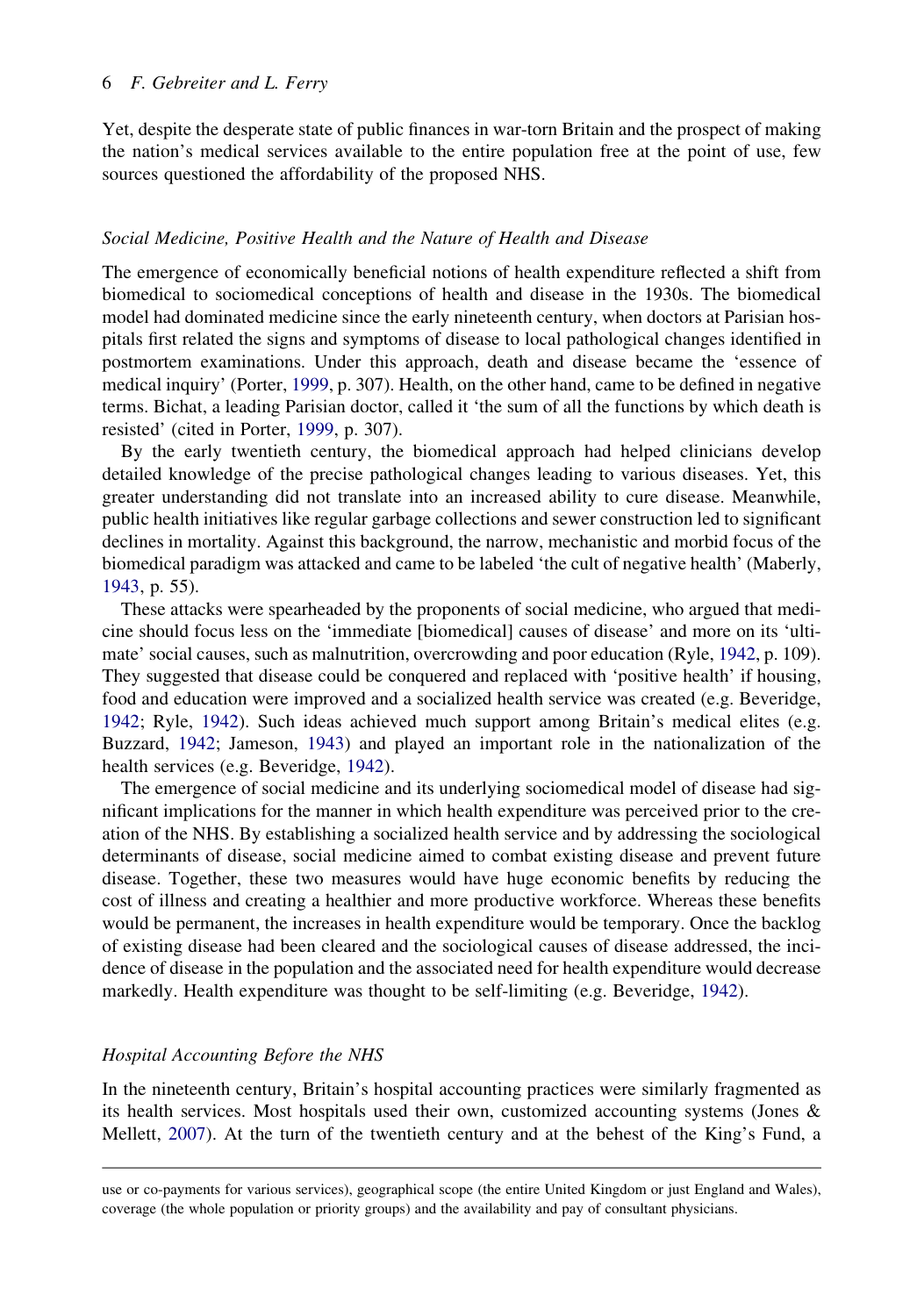<span id="page-6-0"></span>leading provider of charitable health service funding, several hospitals adopted Burdett's [\(1893](#page-12-0)) Uniform system of accounts. This system classified expenditure into around 60 categories (e.g. salaries, drugs and meat) and calculated a cost-per-inpatient-day ratio for the entire hospital. This approach was mainly concerned with accurate recordkeeping and stewardship, and became known as the 'subjective' system because it arranged costs according to the subject on which they were expended (Robson, [2003\)](#page-14-0).

Stone [\(1936](#page-14-0)) suggested that Burdett's 'subjective' system was inadequate for the increasingly large and complex hospitals of the  $1930s$ .<sup>8</sup> Specifically, he suggested that Burdett's system did not provide a 'reliable guide for intelligent consideration of efficiency and economy' and that it ignored the 'true function of accounting, which is to control administration and to assist the administration to control' (Stone, [1936,](#page-14-0) p. 6). Stone ([1936\)](#page-14-0) proposed an alternative approach based on the calculation of unit costs for various hospital departments (e.g. cost per meal served for the kitchen department), which he argued would promote efficiency and economy in the health services.

British hospitals did not widely adopt Stone's departmental approach. With an array of potential funding sources at their disposal, hospitals preferred to address financial difficulties by attempting to increase their income rather than curtail their expenditure. Against this background, many hospitals prepared their financial statements in a manner that overstated deficits, as they found it easier to elicit additional charitable contributions if they could point to a severe financial shortfall in their accounts (e.g. Gorsky et al., [2002;](#page-13-0) Jones & Mellett, [2007](#page-13-0)). Thus, hospital accounts were often used in a strategic manner to increase revenues rather than control costs (cf. Cardinaels & Soderstrom, [2013\)](#page-12-0).

The passing of the NHS Act in 1946 and the prospect of a fully state-funded health service did not significantly increase interest in hospital accounting or other potential mechanisms for controlling health-care costs. Occasional calls for the introduction of departmental costing (e.g. 'Hospital accounts,' [1946](#page-13-0)) did not resonate with the government or hospital management committees. We argue that this lack of interest reflected sociomedical notions of health and disease and associated conceptions of health expenditure. At a time when health expenditure was perceived as transient, self-limiting and economically beneficial, the introduction of managerial hospital accounting practices was not seen as a priority.

#### Accounting and the Emergence of the Problem of Health-Care Costs

## The Cost Crisis

The NHS was created on 5 July 1948. Parliament made £150m available to fund the NHS for the remainder of the [1948](#page-12-0)–1949 financial year ('Cost of the health services,' 1948).<sup>9</sup> Barely a week earlier, Parliament had approved Statutory Instrument 1414 (S.I. 1414), which included regulations for 'Hospital Accounts and Financial Provisions' (Ministry of Health, [1948\)](#page-13-0). S.I. 1414

<sup>8</sup> Captain Joseph Edmund Stone was a Fellow of the Society of Incorporated Accountants and Auditors and held several high-profile appointments, including chief accountant at St. Thomas's Hospital in London and secretary to the King's Fund.

<sup>&</sup>lt;sup>9</sup>The financial year of British government organizations runs from April to March. £150m referred to the net cost of the NHS to the Treasury, which was the figure most widely discussed in Parliament and professional journals in the late 1940s and early 1950s. The NHS cost figures in the subsequent paragraphs refer to the net cost of the service. The gross cost of the service was rarely discussed during health expenditure debates in the early years of the NHS, and it was not customary to express the cost of health care as a percentage of GDP. It was only with the publication of the Guillebaud Report (Ministry of Health, [1956\)](#page-13-0) that a systematic consideration of NHS costs in relation to national income was published. This report estimated that the cost of the NHS was 3.51% of GDP in 1948–1949.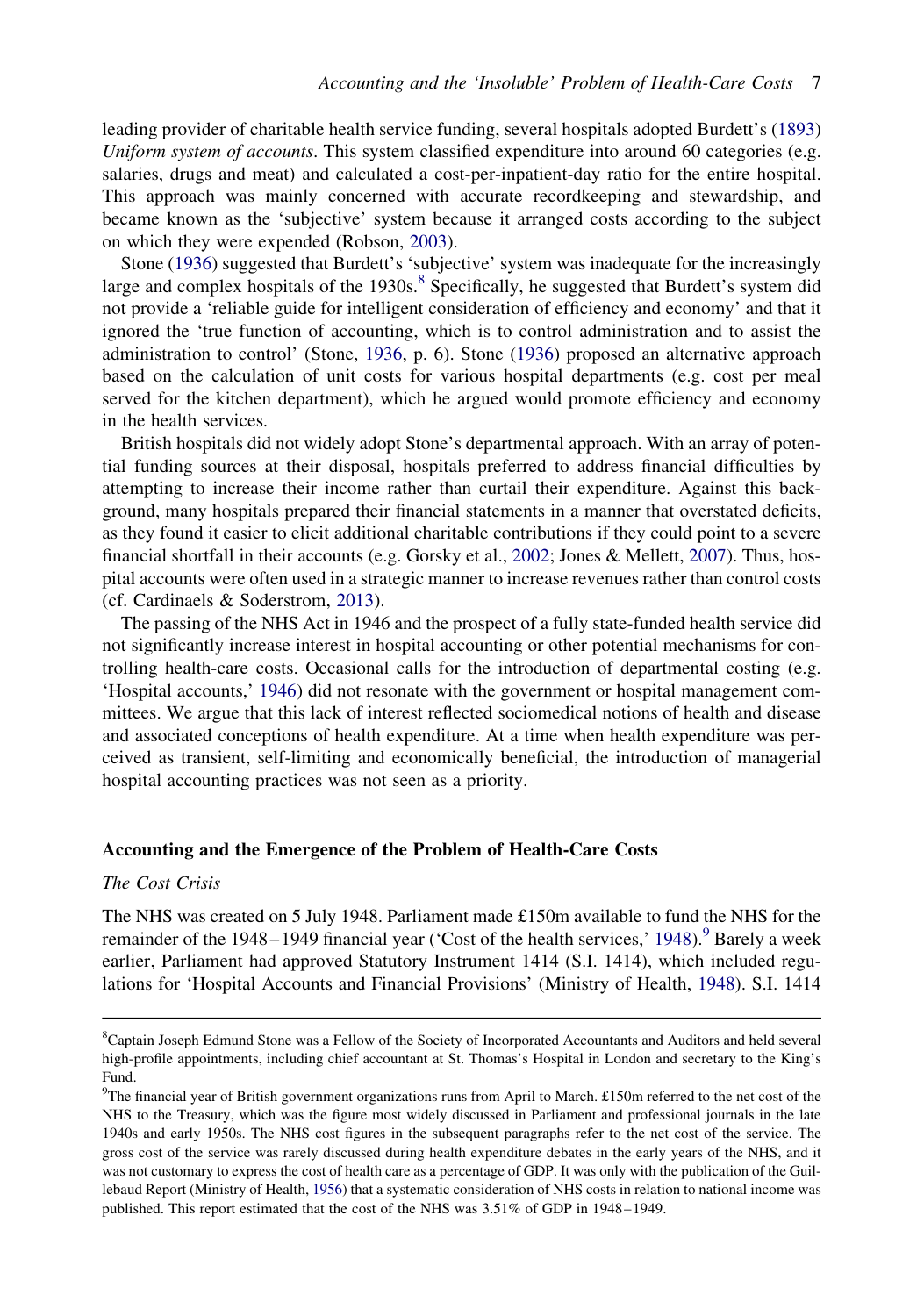<span id="page-7-0"></span>instructed all NHS hospitals to submit accounts showing their expenditure for the current financial year to the Ministry of Health by December of each year. These accounts were prepared according to the traditional 'subjective' system and subsequently used by the Ministry to calculate the aggregate budget for the NHS, which was known as the health estimates.

The nationalization of the health services in July 1948 had no immediate effects on health expenditure discourses. The cost of the NHS was neither the subject of wider debates nor concerns during the first six months of the fully state-funded service. This changed abruptly in early 1949, when the Ministry of Health processed the accounts submitted as required by S.I. 1414 and it became apparent that £150m was insufficient to support the NHS until the end of the financial year 1948 – 1949. In consequence, the Minister of Health petitioned Parliament for a supplementary estimate of £58m in February 1949. The supplementary estimate marked the initial emergence of concerns regarding the cost of health care to the nation (e.g. Assheton, [1949;](#page-12-0) 'Costs and policy,' [1949](#page-12-0)).

Such concerns escalated in the next financial year, when the Minister of Health petitioned Parliament for a supplementary estimate of £99m in addition to the initial 1949– 1950 NHS budget of £259m. This second large supplementary estimate within two years precipitated a sense of crisis. In the parliamentary debate about the estimate, the Chancellor seemingly conceded that health expenditure was increasing too fast and imposed a cap of £400m on the NHS budget (Cripps, [1950\)](#page-12-0). The Lancet noted that, including the supplementary estimate, the cost of the NHS had reached £358m, which was described as a 'colossal burden on the taxpayer' ('Hospital finance,' [1950,](#page-13-0) p. 499). The Accountant's commentary on the revised health estimates concluded that health expenditure had reached 'almost astronomic heights' ('Hospital cost accounting,' [1950,](#page-13-0) pp. 257–258), whilst the *British Medical Journal* suggested that health-care costs had 'got completely out of hand' ('Cost of the NHS,' [1950,](#page-12-0) p. 656) and that the NHS was 'heading for the bankruptcy court' ('A failing policy,' [1950](#page-12-0), p. 1262). After large supplementary estimates in 1948 – 1949 and 1949– 1950, the cost of the NHS remained within the Chancellor's budget ceiling for the subsequent three financial years ('Health service costs,' [1953;](#page-13-0) 'The estimates,' [1954\)](#page-14-0). Even so, health expenditure remained a significant concern, and the health estimates published by the Ministry of Health continued to provide an important reference point for debates on the cost of health care in the early and mid-1950s (e.g. Abel-Smith & Titmuss, [1956;](#page-12-0) 'Health service costs,' [1953](#page-13-0); Ministry of Health, [1956](#page-13-0); 'The health service estimates,' [1953](#page-14-0)).

Spending £400m on health services appeared excessive to many in post-WWII Britain. Yet, neither the level of health-care costs nor the seemingly rapid increases in health expenditure provides a simple explanation for the emergence of concerns regarding health expenditure in the early years of the NHS. Indeed, Eckstein ([1958\)](#page-12-0) remarked that the cost of health care was higher and had risen more sharply in other countries during the 1940s and 1950s without causing similar concerns.

We argue that the nationalization of the health services and the associated creation of national health estimates played an important role in the emergence of concerns regarding health expenditure. With the creation of the NHS, multiple 'obscure and little understood' (Political and Economic Planning, [1937,](#page-14-0) p. 409) channels of health-care funding were replaced by a single source, the state. Health expenditure became a matter of public debate and came into direct competition for state funding with other public services like education or welfare. Additional healthcare funding could no longer be procured by appealing to wealthy benefactors with the help of hospital accounts which had been strategically adjusted to show large deficits. Under the NHS, all increases in health expenditure had to be debated and approved by Parliament.

Moreover, we argue that the accounting and budgeting systems of the newly created NHS were a significant factor in the rise of concerns regarding the cost of health care. As the above paragraphs have shown, the debate on health expenditure in the early years of the NHS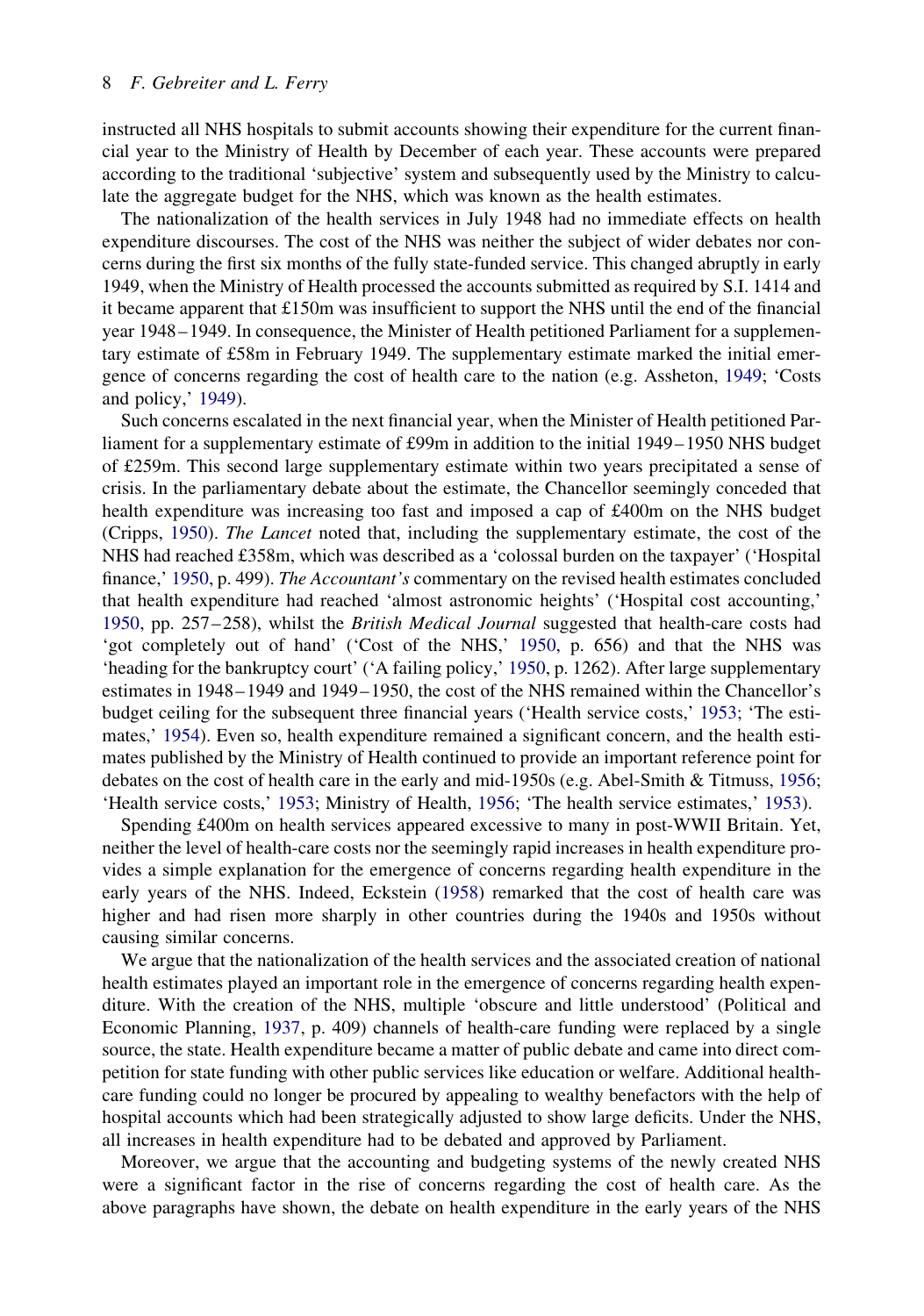<span id="page-8-0"></span>was both triggered and framed by the health estimates compiled by the Ministry of Health. Concerns about the cost of health care first emerged in direct response to the supplementary estimate to the 1948–1949 NHS budget and intensified with the publication of subsequent estimates. Thus, the creation of these health estimates gave visibility to the hitherto unknown and invisible cost of health care to the nation (e.g. Miller & O'Leary, [1987](#page-13-0)).

Whilst the perceived increases in health-care costs, alongside the nationalization of the health services and the systematic measurement of health expenditure, had constituted the cost of health care as a problem, it was not yet an insoluble problem. Indeed, proponents of social medicine suggested that the higher than expected levels of health expenditure supported rather than contradicted their theories on the cost of health care. They argued that the overspends were caused by a greater than expected backlog of untreated disease and therefore represented evidence not for 'the extravagance of the new organisation but the deficiencies of the old' ('A question of cost,' [1949](#page-12-0), p. 312). Whilst clearing this backlog was expensive, higher health expenditure would only be temporary and result in a more productive workforce. The cost of health care was a short-term cash-flow issue.

## The Expansion of Medicine, Aging Populations and Negative Health

The cost of health care only became a fundamental socioeconomic problem when social medicine and associated notions of economically beneficial health expenditure started to be questioned and biomedical notions of health and disease re-emerged. At the heart of this development was Roberts [\(1949](#page-14-0), [1952\)](#page-14-0), a radiologist, whose contributions were widely reflected in debates on the cost of health care during the early years of the NHS (e.g. Abel-Smith  $\&$ Titmuss, [1956;](#page-12-0) 'Economics and doctors,' [1952](#page-12-0); Ministry of Health, [1956;](#page-13-0) 'The estimates,' [1954\)](#page-14-0). Roberts ([1949\)](#page-14-0) suggested that the proponents of economically beneficial notions of health expenditure had not considered the 'effect of the ageing of the population', the 'intrinsically expansile nature' of scientific medicine and their mutual interactions (p. 293). Specifically, he argued that scientific medicine would become better at curing the acute diseases suffered mainly by the young, only for them to join the ranks of the old who suffered from chronic and degenerative diseases that could be treated but never cured. On this basis, Roberts [\(1952](#page-14-0)) argued that 'the further medicine advances, the greater the amount of work which it makes for itself' (p. 93) and concluded that the problem of health expenditure was 'by its very nature, insoluble' (p. 193).

According to Roberts ([1949,](#page-14-0) [1952\)](#page-14-0), the apparent misjudgment of the cost of health care by proponents of economically beneficial notions of health expenditure reflected misconceptions about the nature of health and illness. He denounced social medicine and sociomedical notions of health and disease as 'wishful thinking and idealistic dreaming' (Roberts, [1952](#page-14-0), p. 24) before offering his own reflections on the issue. These displayed a strong focus on the biomedical mechanics of the body and a fascination with death and disease characteristic of what the proponents of social medicine had labeled 'negative health' a decade earlier. Roberts defined health 'as the individual's capacity, innate or acquired, to resist disease or death' [\(1952](#page-14-0), p. 219) and emphasized the 'inherent [ ... ] physical infirmities' and 'mortal nature' of human beings ([1949,](#page-14-0) p. 295). Under the biomedical model of health and illness propagated by Roberts, disease and thus health expenditure, were inevitable.

#### Departmental Costing

The creation of the NHS and the publication of S.I. 1414 did not spark interest in hospital accounting beyond the usual suspects (e.g. 'Hospital accounting,' [1948](#page-13-0)). This changed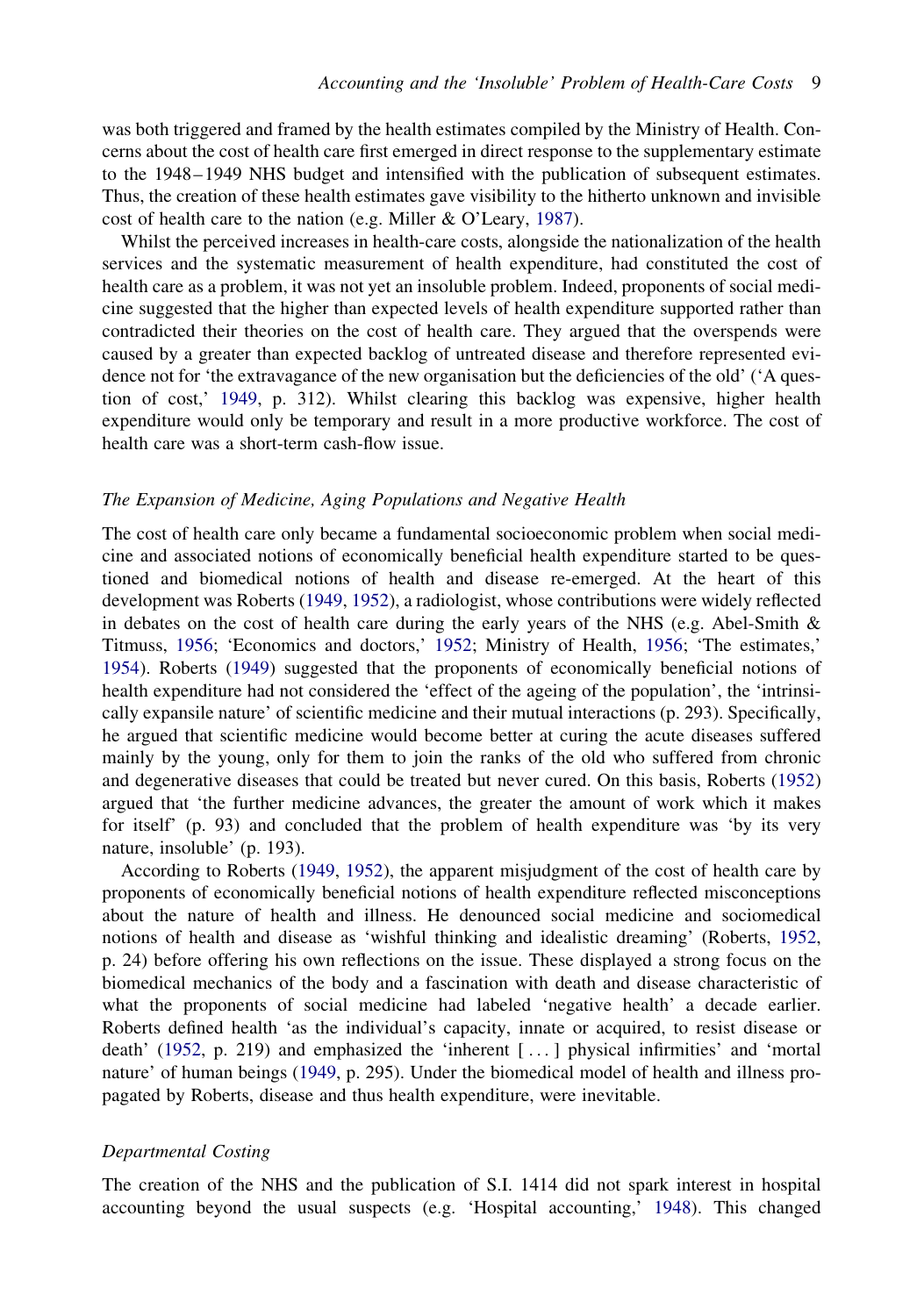<span id="page-9-0"></span>dramatically in 1949, when the first large supplementary estimate for the NHS was approved in Parliament and when Roberts ([1949\)](#page-14-0) first voiced his ideas regarding health expenditure. As the cost of health care emerged as a matter of considerable concern, hospital costing promised to supply a means to control health expenditure. In a series of leading articles, *The Accountant* ('Hospital cost accounting,' [1950,](#page-13-0) [1952a,](#page-13-0) [1952b](#page-13-0); 'Hospital costing in Scotland,' [1951](#page-13-0)) repeatedly emphasized the 'urgent need for effective control of hospital finance' ('Hospital cost accounting,' [1952a](#page-13-0), p. 178) and pointed to departmental costing as a 'means for checking this enormous expenditure' ('Hospital cost accounting,' [1950,](#page-13-0) p. 258). The Hospital ('Hospital costing accounting,' [1952\)](#page-13-0) similarly called for the introduction of a departmental costing system.

As the cost of the health service emerged as the dominant health policy issue (Abel-Smith  $\&$ Titmuss, [1956\)](#page-12-0), interest in hospital costing extended into fields that hitherto had paid little attention to accounting. In 1949, Britain's leading medical journals began publishing articles about costing, often with considerable technical detail (e.g. Mohun, [1953](#page-13-0); Stone, [1949\)](#page-14-0). Both the British Medical Journal ('Hospital cost accounting,' [1952\)](#page-13-0) and The Lancet ('Control of hospital expenditure,' [1951\)](#page-12-0) supported hospital costing reform.

Amid concerns that the NHS was 'heading for the bankruptcy court' ('A failing policy,' [1950](#page-12-0), p. 1262) and widespread calls for hospital accounting reform, the Ministry of Health commissioned four reports to investigate hospital costing (King's Fund, [1952;](#page-13-0) Ministry of Health, [1955;](#page-13-0) Nuffield Trust, [1952](#page-14-0); Regional Hospital Board Treasurers, [1952](#page-14-0)). All four reports recommended the adoption of a departmental costing system, which was introduced in April 1957. This system focused on technical efficiency and sought to encourage hospitals to produce various services at the lowest possible cost. It did not concern itself with the allocative efficiency of health service outputs and therefore did not encourage hospitals to maximize the health benefits of scarce health service funds. A strong focus on technical efficiency and disregard for the allocative efficiency of health service outputs became a feature of all hospital costing systems adopted by the NHS since the 1950s, including the current DRG-inspired costing approach (e.g. Department of Health, [2002](#page-12-0); Department of Health and Social Security, [1983;](#page-12-0) Perrin, [1978\)](#page-14-0).

Thus, whilst managerial accounting practices were of interest only to a small number of hospital costing enthusiasts in the inter-war period, the emergence of concerns regarding the cost of health care moved them to the front of the agenda in the years after 1949. Against the background of a state-funded health service, worries about aging populations and a series of health estimates that highlighted the cost of health care to the nation, the introduction of a departmental costing system focused on increasing the technical efficiency of hospitals became a national priority.

#### The Guillebaud Report

At the height of the cost crisis in the early 1950s, the Ministry of Health commissioned an investigation into the cost of the NHS led by Claude Guillebaud. The investigation's report, published in 1956, showed that the net cost of the NHS had increased from £327.8m in 1948 – 1949 to £430.3m in 1953 – 1954 (Ministry of Health, [1956](#page-13-0)). Yet, adjusted for inflation, the net cost had only increased from £327.8m to £380.8m (in 1948–1949 prices). As a percentage of national income, it had declined from 3.51% to 3.24% during this timeframe. The report suggested that concerns regarding the cost of the NHS had been caused by general (rather than health-service specific) inflation and a backlog of previously untreated disease. It supported Roberts [\(1949](#page-14-0), [1952](#page-14-0)) suggestions regarding the cost effects of medical technologies but rejected his ideas regarding the cost implications of aging populations. The report concluded that the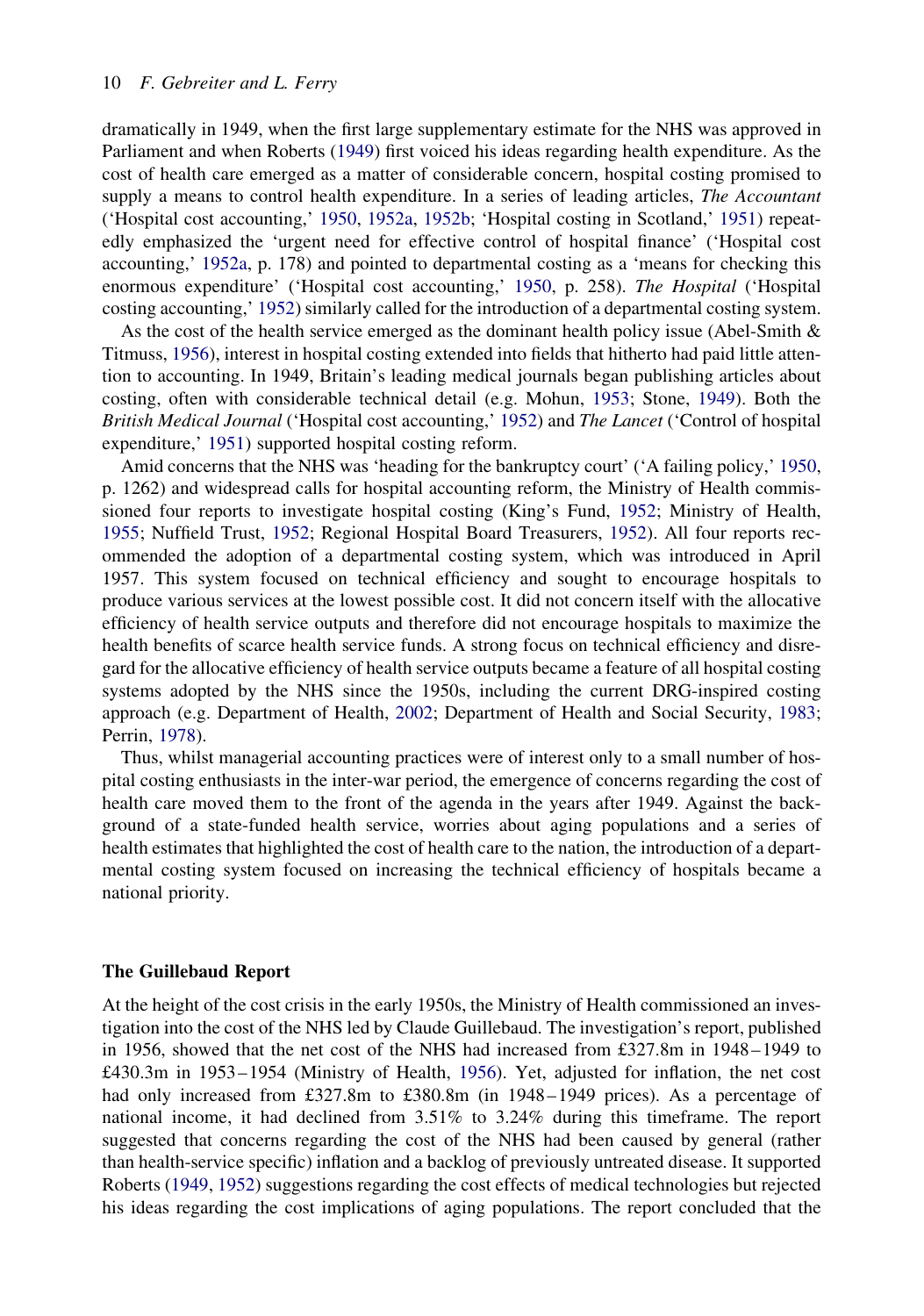<span id="page-10-0"></span>NHS was a 'wealth producing as well as a health producing service' (Ministry of Health, [1956](#page-13-0), p. 50).

The publication of the Guillebaud Report marked the end of the cost crisis. Concerns regarding the effects of medical science and aging populations on health expenditure had been allayed, if only temporarily.<sup>10</sup> Interest in hospital accounting again became limited to a small number of enthusiasts. The departmental costing system, introduced in 1957, was enthusiastically welcomed by The Accountant ('Official hospital costing system,' [1957](#page-14-0)) but received little attention in medical journals beyond a short note in *The Lancet*, which suggested that the 'comparison of [cost] figures between different hospitals does not seem to be particularly rewarding' ('Hospital cost returns,' [1958,](#page-13-0) p. 1319). Recent studies by Gebreiter [\(2016](#page-12-0)) and Robson [\(2003](#page-14-0)) indicate that the departmental costing system had no significant effects on the work of administrators or doctors in the NHS.

#### Conclusions and Implications

In the present study, we have developed a genealogy of concerns regarding the cost of health care in Britain and their relationship with health service accounting practices. This genealogy has shown that current concerns about health expenditure are not inescapable consequences of aging populations and technological advances but are instead historically contingent. Specifically, it has demonstrated that such concerns first emerged in the mid-twentieth century in response to the nationalization of the health services, the compilation of health estimates and the renaissance of biomedical notions of health and disease.

The genealogy has also shown that accounting was both reflective and constitutive of concerns regarding health expenditure (e.g. Hopwood, [1987](#page-13-0), [1992\)](#page-13-0). It has, in particular, highlighted the constitutive role of the health estimates compiled by the Ministry of Health, which gave visi-bility to the hitherto unknown cost of health care to the nation (e.g. Miller & O'Leary, [1987\)](#page-13-0). Their publication from the financial year 1948 – 1949 onwards transformed health policy debates in Britain, marginalizing issues like the equity and effectiveness of health services as health expenditure, cost control and the technical efficiency of hospitals came to dominate public debate on the newly created NHS. These findings are of particular interest for two reasons. Firstly, they confound the generally accepted assumption that, prior to the emergence of NPM in the 1980s, accounting did not constitute or shape but only described and documented the activities of public sector organizations (e.g. Hopwood, [1984](#page-13-0)). Secondly, our findings build on the work of Napier ([2006\)](#page-14-0) and Suzuki [\(2003](#page-14-0)) by highlighting that the constitutive role of accounting is not restricted to the organizational or 'micro-managerial' level, and by showing that the transformative power of macro-accounting practices extends into social domains like the health services.

<sup>&</sup>lt;sup>10</sup>Although Guillebaud had endorsed many social medicine positions regarding health care and its costs, this discipline declined terminally in the 1950s. The biomedical model, perhaps more attuned to the focus on individualism in Western societies, to the belief in 'hard' science and to the interests of the medical profession, dominated health policy in the second half of the twentieth century (Porter, [2006\)](#page-14-0). Huge sums were invested in hospital building and biomedical research programs, specialties multiplied, and medical practice became increasingly narrow and technological. Normal biological processes like pregnancy or aging became increasingly medicalized (Illich, [1975](#page-13-0)). Preventive medicine, meanwhile, was starved of both funds and prestige. In parallel to these developments, state involvement in funding and delivering health services increased across the developed world in the second half of the twentieth century. As in the British case described above, greater state involvement in the health services was frequently accompanied by efforts to account for health expenditure, both at national and international levels (e.g. Organization of Economic Co-operation and Development, [2000](#page-14-0)). Against this background, concerns regarding the cost of health care, the expansion of medicine and aging populations re-emerged in the 1970s, as did calls for the introduction of managerial hospital accounting practices.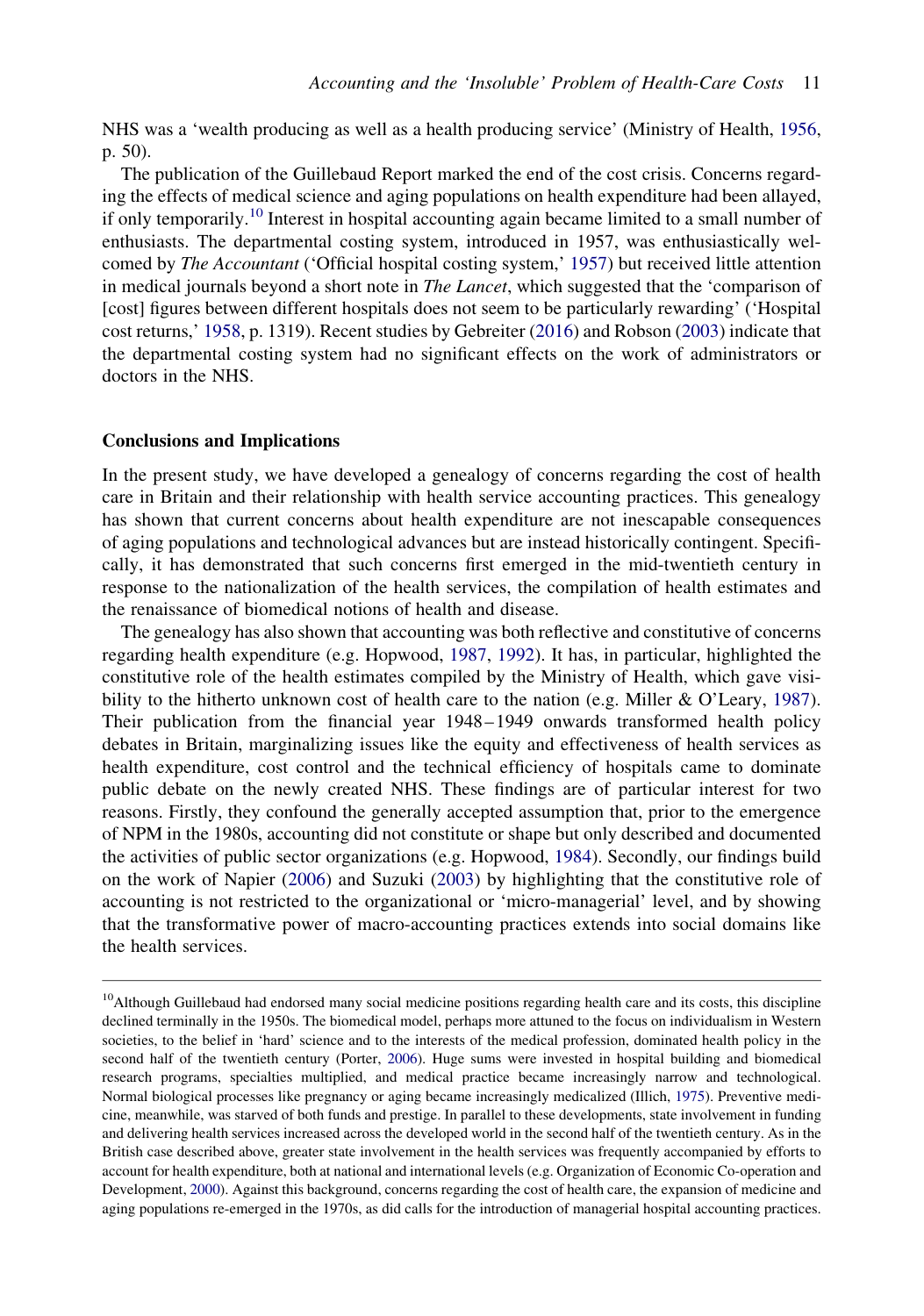## <span id="page-11-0"></span>12 F. Gebreiter and L. Ferry

The genealogy developed in this paper has potential implications for the role of accounting in current attempts to control costs in the health services. It is noteworthy that in the context of a centralized, state-funded service the simple accounting and budgeting arrangements mandated by S.I. 1414 (Ministry of Health, [1948](#page-13-0)) helped to establish control over the cost of the NHS. Following overspends in the first two years after the creation of the NHS (mainly caused by general inflation and a backlog of untreated disease), they helped to reduce its cost from 3.71% to 3.24% of GDP between 1950 – 1951 and 1953 – 1954 (Ministry of Health, [1956\)](#page-13-0).

This seemingly successful use of accounting to contain health expenditure contrasts with accounts of its use in more decentralized health-care systems, where hospitals act as autonomous units and have access to a wide range of public and private funding sources (e.g. Eldenburg  $\&$ Soderstrom, [1996](#page-12-0); Gorsky et al., [2002;](#page-13-0) Steinbusch, Oostenbrink, Zuurbier, & Schaepkens, [2007\)](#page-14-0). In these circumstances, there appears to be a strong temptation amongst hospitals to use accounting practices in a strategic manner, that is, to increase revenues rather than to control costs or improve efficiency (Cardinaels & Soderstrom, [2013\)](#page-12-0). Such behaviors could historically be observed in pre-NHS hospitals, where financial statements were often prepared in a manner that exaggerated deficits to elicit charitable contributions (e.g. Gorsky et al., [2002](#page-13-0); Jones & Mellett, [2007\)](#page-13-0), and currently in the context of DRG-based prospective payment systems, where hospitals engage in practices such as cost-shifting, miscoding and upcoding to increase their revenues (e.g. Eldenburg & Kallapur, [1997](#page-12-0); Eldenburg & Soderstrom, [1996](#page-12-0); Soderstrom, [1993;](#page-14-0) Steinbusch et al., [2007](#page-14-0)). Thus, it would appear that in highly centralized health systems that rely on a single funding source and do not closely link hospital funding allocations with reported activity measures, accounting was used to control costs. Conversely, more decentralized systems, in which autonomous health-care providers draw on a wider range of funding sources, seem to provide both greater scope and incentives for the strategic use of hospital accounting practices.

Of course, the combination of a fully state-funded health service and simple accounting and budgeting mechanisms, such as the ones set out by S.I. 1414, offers few explicit incentives to increase the efficiency of health services. Yet, against the background of reforms promoting the decentralization of health services in Britain and beyond that are justified with reference to concerns regarding health expenditure (e.g. Prime Minister's Office, [2011](#page-14-0)), it should be noted that such reforms could decrease rather than increase accounting's ability to facilitate cost control.

The findings of this genealogical study also have potential implications for current attempts to increase efficiency in the health services. Like in the 1950s, when worries regarding aging populations and the expansion of medical science led to the introduction of a departmental costing system focused on technical efficiency, twenty-first-century concerns regarding health expenditure have similarly concentrated much health policy and hospital accounting discourse on increasing the technical efficiency of health service providers (e.g. Chang, Chang, Das, & Li, [2004\)](#page-12-0). Prospective payment systems based on DRGs (or similar patient classifications) have been the focus of such attempts, as they seek to incentivize hospitals to treat patients suffering from various diseases at the lowest possible cost. The extent to which this has been successful is the subject of much accounting research (e.g. Borden, [1988](#page-12-0); Eldenburg & Kallapur, [2000\)](#page-12-0).

This strong emphasis on technical efficiency has not been matched by a similar focus on allocative efficiency. Whereas a small number of recent hospital accounting studies have started to explore issues relating to the allocative efficiency of inputs (e.g. Holzhacker, Krishnan, & Mahlendorf, [2015;](#page-13-0) Hsu & Qu, [2012](#page-13-0)), the relationship between hospital accounting practices and the allocative efficiency of health service outputs has not been a focus of the accounting literature. Amidst emerging suggestions that health systems like the NHS cannot remain financially viable unless they focus scarce resources on those services that provide the greatest health benefits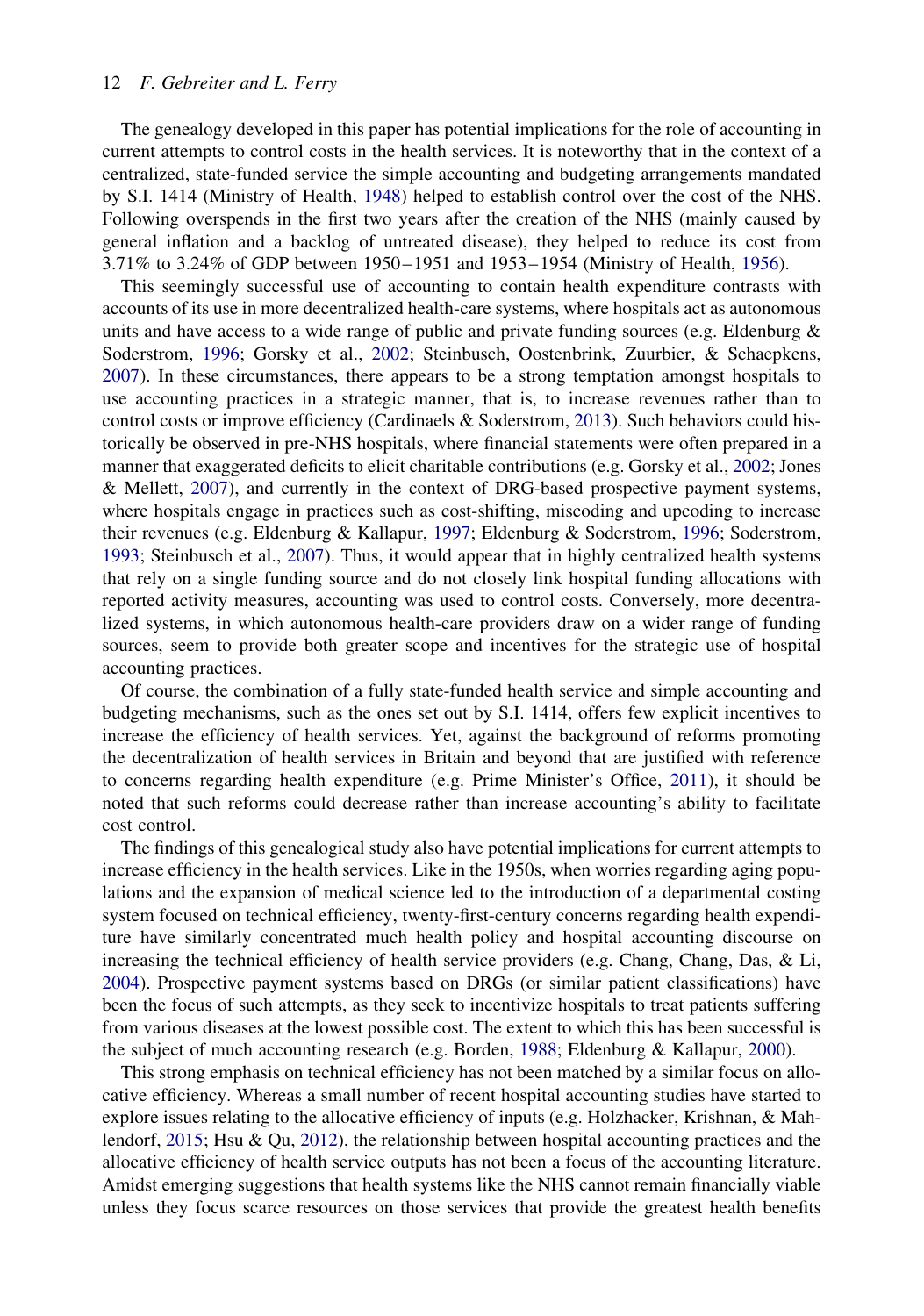<span id="page-12-0"></span>relative to their costs (e.g. Health Foundation, [2015](#page-13-0)), we conclude by calling upon accounting researchers to engage more closely with the issue of allocative efficiency in the health services.

#### Acknowledgements

The authors gratefully acknowledge the helpful comments provided by Eddy Cardinaels, Naomi Soderstrom and three reviewers.

#### References

- Abel-Smith, B., & Titmuss, R. ([1956\)](#page-7-0). The cost of the National Health Service in England and Wales. Cambridge: Cambridge University Press.
- A failing policy. [\(1950](#page-7-0)). British Medical Journal, 2, 1262– 1263.
- A question of cost. [\(1949](#page-8-0)). The Lancet, 253, 312.
- Assheton, R. [\(1949](#page-7-0)). Medical notes in Parliament. British Medical Journal, 1, 372–374.
- Beveridge, W. ([1942](#page-4-0)). Social insurance and allied services. London: HMSO.
- Borden, J. ([1988\)](#page-2-0). An assessment of the impact of diagnosis-related group (DRG)-based reimbursement on the technical efficiency of New Jersey hospitals using data envelopment analysis. Journal of Accounting and Public Policy, 7(2), 77– 96.
- Bourn, M., & Ezzamel, M. ([1986\)](#page-3-0). Organisational culture in hospitals in the National Health Service. Financial Accountability and Management, 2(3), 203– 225.
- Burdett, H. ([1893\)](#page-6-0). The uniform system of accounts. London: The Scientific Press.
- Buzzard, F. [\(1942](#page-5-0)). The place of social medicine in the reorganization of the health services. British Medical Journal, 1, 703–704.
- Cardinaels, E., & Soderstrom, N. [\(2013](#page-0-0)). Managing in a complex world: Accounting and governance choices in hospitals. European Accounting Review, 22(4), 647 –684.
- Chang, H., Chang, W., Das, S., & Li, S. ([2004\)](#page-11-0). Health care regulation and operating efficiency of hospitals: Evidence from Taiwan. Journal of Accounting and Public Policy, 23(6), 483–510.
- Chapman, C., Kern, A., & Laguecir, A. [\(2014](#page-0-0)). Costing practices in health care. Accounting Horizons, 28(2), 353– 364.

Chua, W. ([1995\)](#page-3-0). Experts, networks and inscriptions in the fabrication of accounting images: A story of the representation of three public hospitals. Accounting, Organizations and Society, 20(2), 111-145.

- Control of hospital expenditure. [\(1951](#page-9-0)). The Lancet, 258, 395-397.
- Cost of the health services. ([1948\)](#page-6-0). British Medical Journal, 1, 532.
- Cost of the NHS. ([1950\)](#page-7-0). British Medical Journal, 1, 656.
- Costs and policy. ([1949\)](#page-7-0). The Hospital, 45, 111– 113.
- Cripps, S. ([1950\)](#page-7-0). Medical notes in Parliament. British Medical Journal, 1, 734– 739.
- Cutler, T. [\(2000](#page-4-0)). The cost of the National Health Service: Problem definition and policy response 1942– 1960. Unpublished PhD thesis. University of London.
- Department of Health. [\(2002](#page-9-0)). Payment by results. London: HMSO.
- Department of Health and Social Security. ([1983\)](#page-9-0). NHS management inquiry. London: HMSO.
- Eckstein, H. [\(1958](#page-7-0)). The English health service. Cambridge, MA: Harvard University Press.
- Economics and doctors. [\(1952](#page-8-0)). British Medical Journal, 1, 642–643.
- Economist Intelligence Unit. ([2011\)](#page-2-0). The future of healthcare in Europe. London: Author.
- Eldenburg, L., & Kallapur, S. [\(1997](#page-2-0)). Changes in hospital service mix and cost allocations in response to changes in Medicare reimbursement schemes. Journal of Accounting and Economics, 23(1), 31-51.
- Eldenburg, L., & Kallapur, S. ([2000\)](#page-2-0). The effects of changes in cost allocations on the assessment of cost containment regulation in hospitals. Journal of Accounting and Public Policy, 19(1), 97– 112.
- Eldenburg, L., & Soderstrom, N. [\(1996](#page-11-0)). Accounting system management by hospitals operating in a changing regulatory environment. The Accounting Review, 71(1), 23–42.
- Foucault, M. [\(1977](#page-1-0)). Discipline and punish. London: Allen Lane.
- Foucault, M. ([1991\)](#page-1-0). Questions on method. In G. Burchell, C. Gordon, & P. Miller (Eds.), The Foucault effect: Studies in governmentality (pp. 73–86). Chicago, IL: University of Chicago Press.
- Fries, J. [\(1989](#page-3-0)). The compression of morbidity: Near or far. *Millbank Quarterly*, 67(2), 208–232.
- Gebreiter, F. ([2016](#page-10-0)). 'Comparing the incomparable': Hospital costing and the art of medicine in post-war Britain. British Accounting Review, 48(2), 257–268.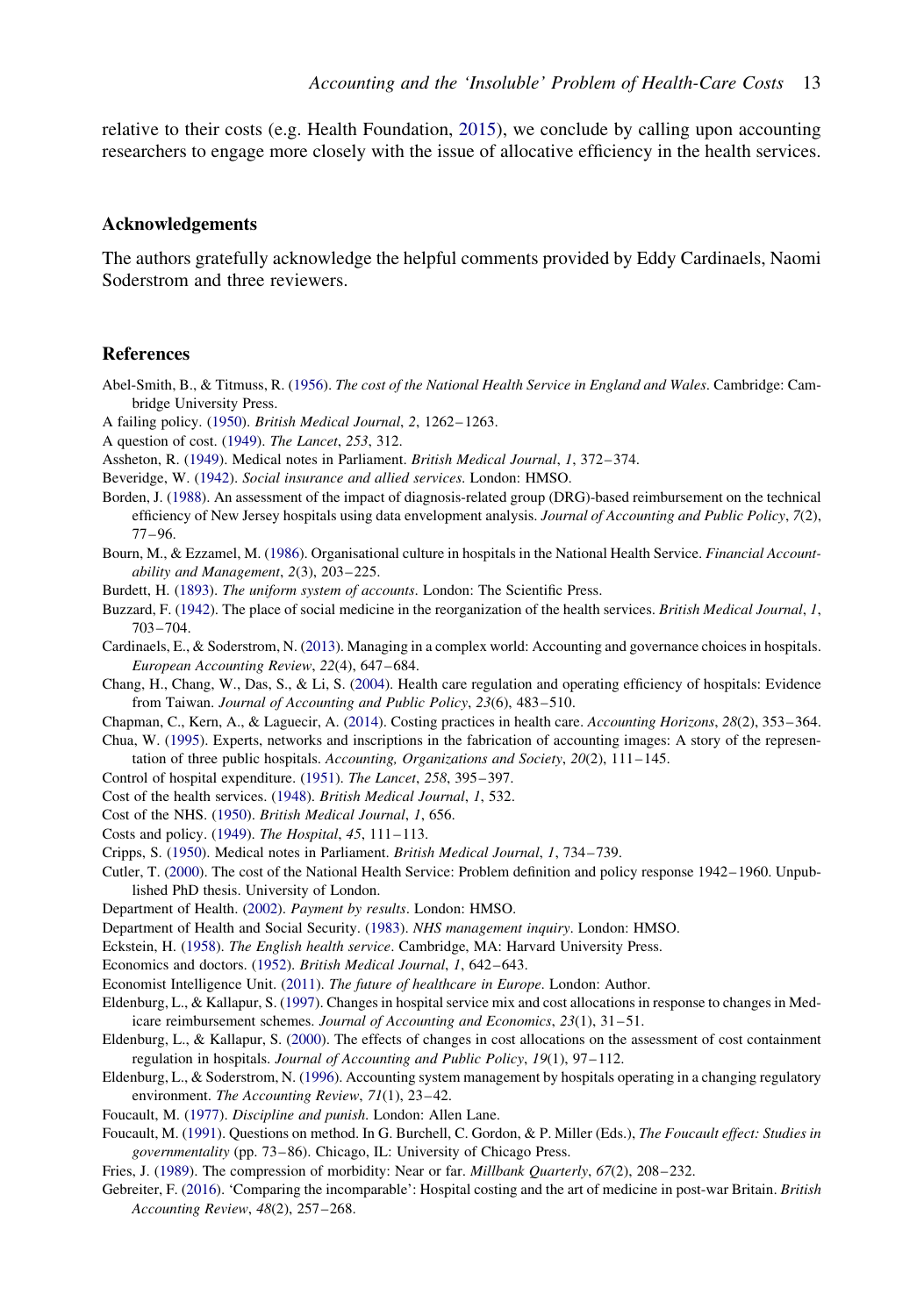- <span id="page-13-0"></span>Gebreiter, F. (in press). Accounting and the emergence of care pathways in the National Health Service. Financial Accountability and Management.
- Gorsky, M., Mohan, J., & Powell, M. ([2002\)](#page-2-0). The financial health of voluntary hospitals in interwar Britain. Economic History Review, 55(3), 533–557.
- Health Foundation. ([2015\)](#page-2-0). Hospital finances and productivity: In a critical condition? London: Author.

Health service costs. [\(1953](#page-7-0)). British Medical Journal, 1, 723-724.

- Holzhacker, M., Krishnan, R., & Mahlendorf, M. ([2015\)](#page-11-0). The impact of changes in regulation on cost behavior. Contemporary Accounting Research, 32(2), 534-566.
- Hopwood, A. [\(1984](#page-2-0)). Accounting and the pursuit of efficiency. In A. Hopwood & C. Tomkins (Eds.), Issues in public sector accounting (pp. 167-187). Deddington: Philip Allan.
- Hopwood, A. ([1987](#page-1-0)). The archaeology of accounting systems. Accounting, Organizations and Society, 12(3), 207–234.
- Hopwood, A. ([1992\)](#page-0-0). Accounting calculation and the shifting sphere of the economic. European Accounting Review,  $1(1)$ , 125–143.
- Hospital accounting. [\(1948](#page-8-0)). The Accountant, 119, 101-102.
- Hospital accounts. [\(1946](#page-6-0)). The Accountant, 115, 77–79.
- Hospital cost accounting. ([1950](#page-7-0)). The Accountant, 122, 257 –258.
- Hospital cost accounting. ([1952](#page-9-0)). British Medical Journal, 2, 1247– 1249.
- Hospital cost accounting. ([1952a](#page-9-0)). The Accountant, 127, 177 –178.
- Hospital cost accounting. ([1952b\)](#page-9-0). The Accountant, 127, 661–663.
- Hospital costing. [\(1952](#page-9-0)). The Hospital, 48, 483–486.
- Hospital costing in Scotland. [\(1951](#page-9-0)). The Accountant, 124, 154.
- Hospital cost returns. ([1958\)](#page-10-0). The Lancet, 272, 1319–1320.
- Hospital finance. [\(1950](#page-7-0)). The Lancet, 255, 499– 500.
- Hsu, S., & Qu, S. ([2012\)](#page-11-0). Strategic cost management and institutional change in hospitals. European Accounting Review, 21(3), 499–531.
- Illich, I. ([1975\)](#page-10-0). Medical nemesis: The expropriation of health. London: Calder and Boyars.
- Jameson, W. [\(1943](#page-4-0)). Positive health. The Hospital, 39, 141– 142.
- Jeacle, I. ([2014\)](#page-1-0). Fast fashion: Calculative technologies and the governance of everyday dress. European Accounting Review, 24(2), 305– 238.
- Jones, M., & Mellett, H. ([2007\)](#page-1-0). Determinants of changes in accounting practices: Accounting and the UK health service. Critical Perspectives on Accounting, 18(1), 91– 121.
- King's Fund. [\(1952](#page-9-0)). Report on costing investigation for the Ministry of Health. London: Author.
- Kurunmaki, L. ([2004\)](#page-3-0). A hybrid profession the acquisition of management accounting expertise by medical professionals. Accounting, Organizations and Society, 29(3), 327–347.
- Kurunmaki, L., Lapsley, I., & Melia, K. [\(2006\)](#page-1-0). Cost, care and rationing: A comparative study of intensive care in the UK and Finland. London: CIMA.
- Lapsley, I. ([2001\)](#page-1-0). Accounting, modernity and health care policy. Financial Accountability and Management, 17(4), 331–350.
- Llewellyn, S., & Northcott, D. ([2005\)](#page-3-0). The average hospital. Accounting, Organizations and Society, 30(6), 555–583.
- Lowe, A., & Doolin, B. ([1999](#page-3-0)). Casemix accounting systems: New spaces for action. Management Accounting Research, 10(3), 181–201.
- Maberly, A. ([1943\)](#page-5-0). The cult of negative health. British Medical Journal, 2, 55–56.
- MacKeown, T. [\(1942](#page-4-0)). Voluntary hospital revenue. The Hospital, 38, 57–58.
- Maslow, H. ([1939\)](#page-4-0). The background of the Wagner National Health Bill. Law and Contemporary Problems, 6(4), 606– 618.
- Miller, P. [\(1998](#page-1-0)). The margins of accounting. European Accounting Review, 7(4), 605–621.
- Miller, P., & Napier, C. [\(1993](#page-1-0)). Genealogies of calculation. Accounting, Organizations and Society, 18(7/8), 631–647.
- Miller, P., & O'Leary, T. [\(1987](#page-3-0)). Accounting and the construction of the governable person. Accounting, Organizations and Society, 12(3), 235–265.
- Miller, P., & Rose, N. ([2008\)](#page-1-0). Governing the present. Cambridge: Polity Press.
- Ministry of Health. ([1944\)](#page-4-0). A national health service. London: HMSO.
- Ministry of Health. ([1946\)](#page-4-0). National Health Service Bill. London: HMSO.
- Ministry of Health. ([1948\)](#page-6-0). Statutory Instrument 1414. London: HMSO.
- Ministry of Health. [\(1955](#page-9-0)). Report of the working party set up to devise a system of costing the departments and services of a hospital. London: HMSO.
- Ministry of Health. ([1956\)](#page-6-0). Report of the committee of the enquiry into the cost of the National Health Service. London: HMSO.
- Mohun, A. ([1953\)](#page-9-0). Hospital costing: Its importance to the doctor. The Lancet, 261, 990–992.